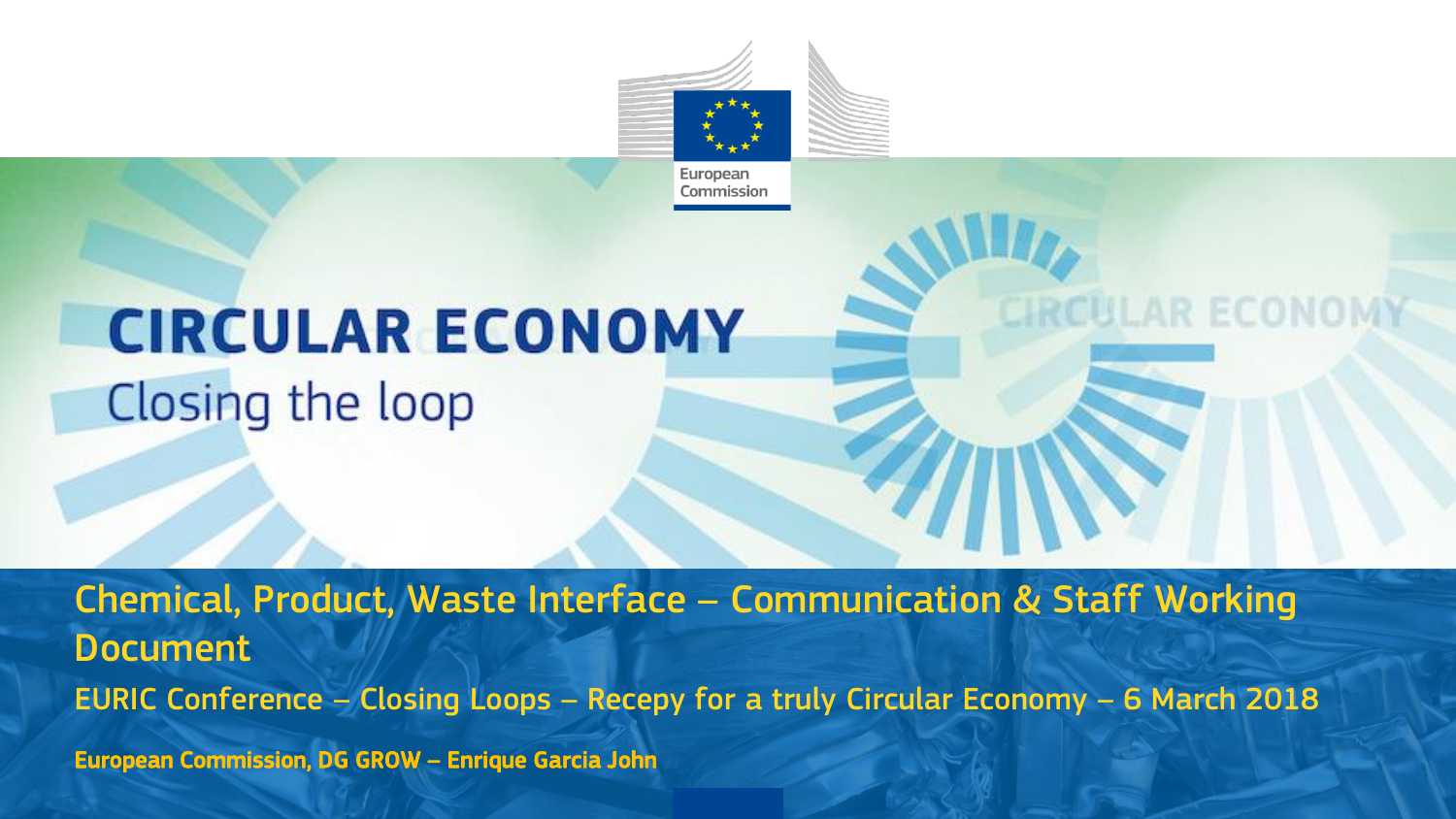

## Circular Economy Action Plan (2015)

- The Circular Economy Action plan defined these two-fold objectives:
	- Enabling recycling and improving the uptake of secondary raw materials, by limiting unnecessary burdens, and facilitating the cross-border circulation of secondary raw materials to ensure that they can be traded easily across the EU; and
	- Substituting substances of concern and, where this is not possible, reducing their presence and improving their tracking.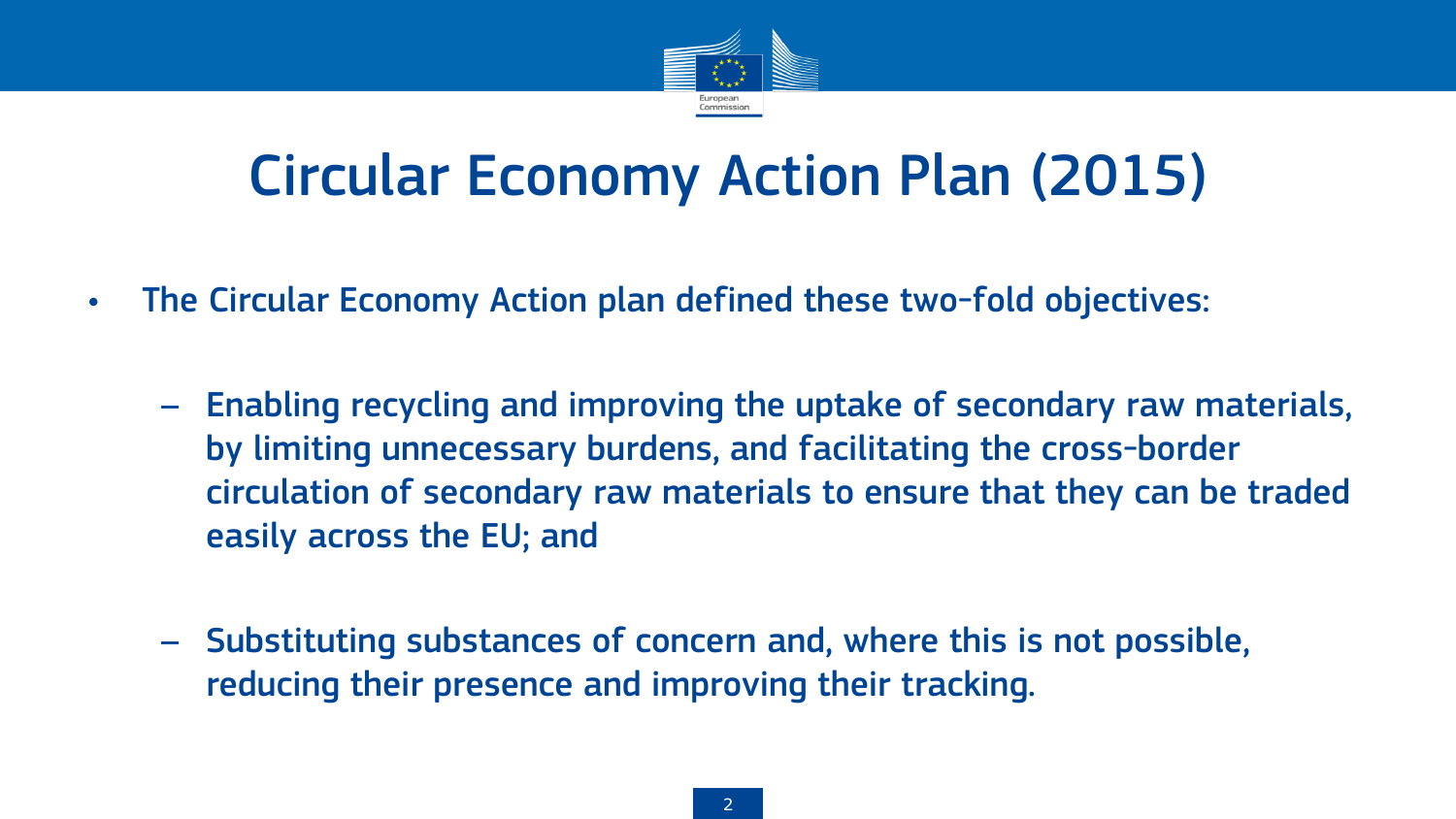

## Circular Economy Action Plan (2015)

- The CEAP also indicated that the CPW Interface must be assessed "in order to:
	- Decide the right course of action at EU level to address the presence of substances of concern;
	- Facilitate the traceability and risk management of chemicals in the recycling process."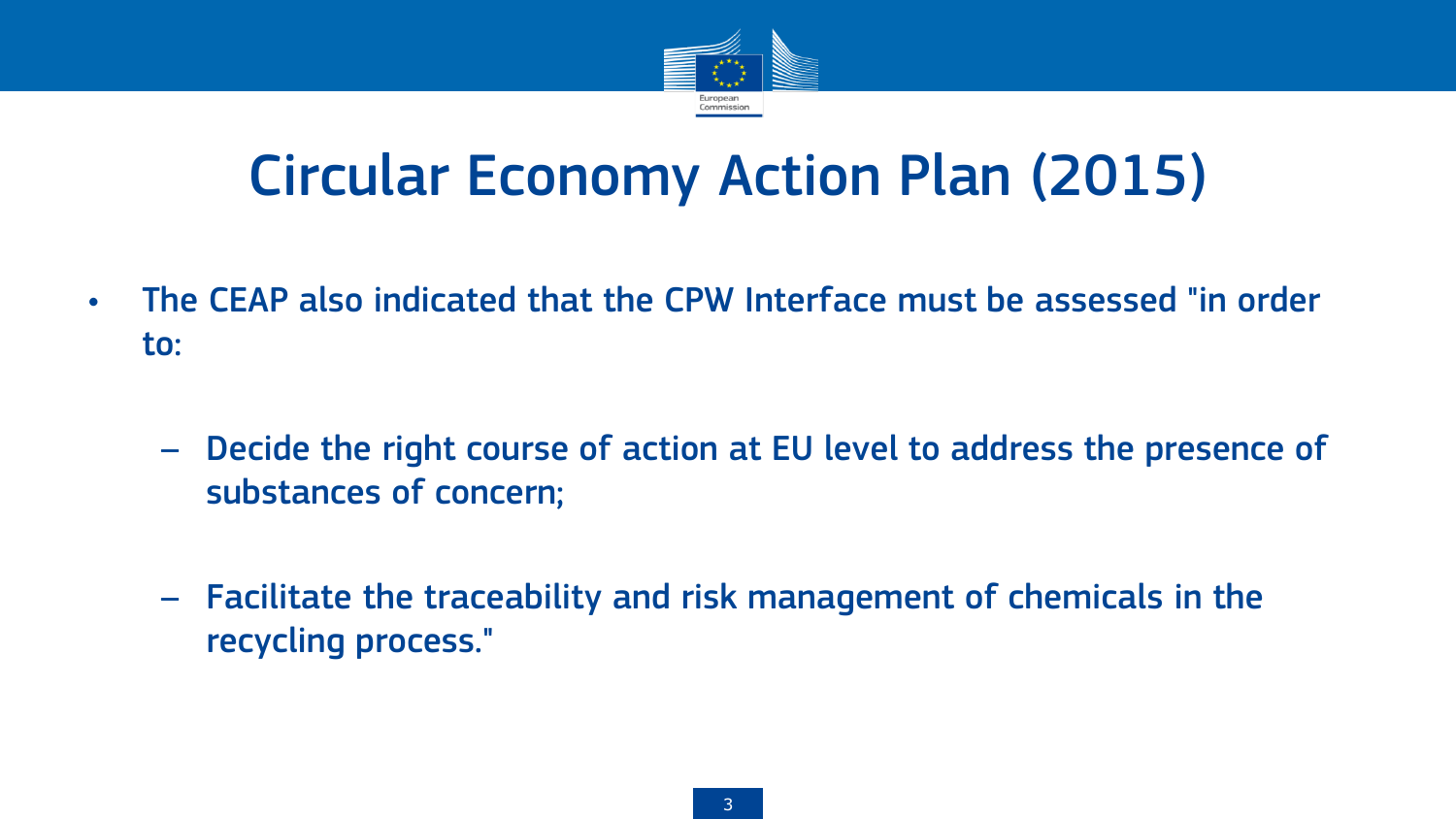

# Development of CPW Interface – Milestones

- 27/01/2017 Roadmap published for consultation.
- 9/03/2017 Focused CPW Session in CE Conference
- 12/04/2017 Targeted stakeholder consultation extended COM paper
- 29/06/2017 CPW Interface Joint Session- CARACAL & Waste Expert Group
- Jul-Dec 2017 Analysis of feedback and preparation of options to address issues
- 16/01/18 Adoption of the Communication by the Commission, accompanied by a Staff Working Document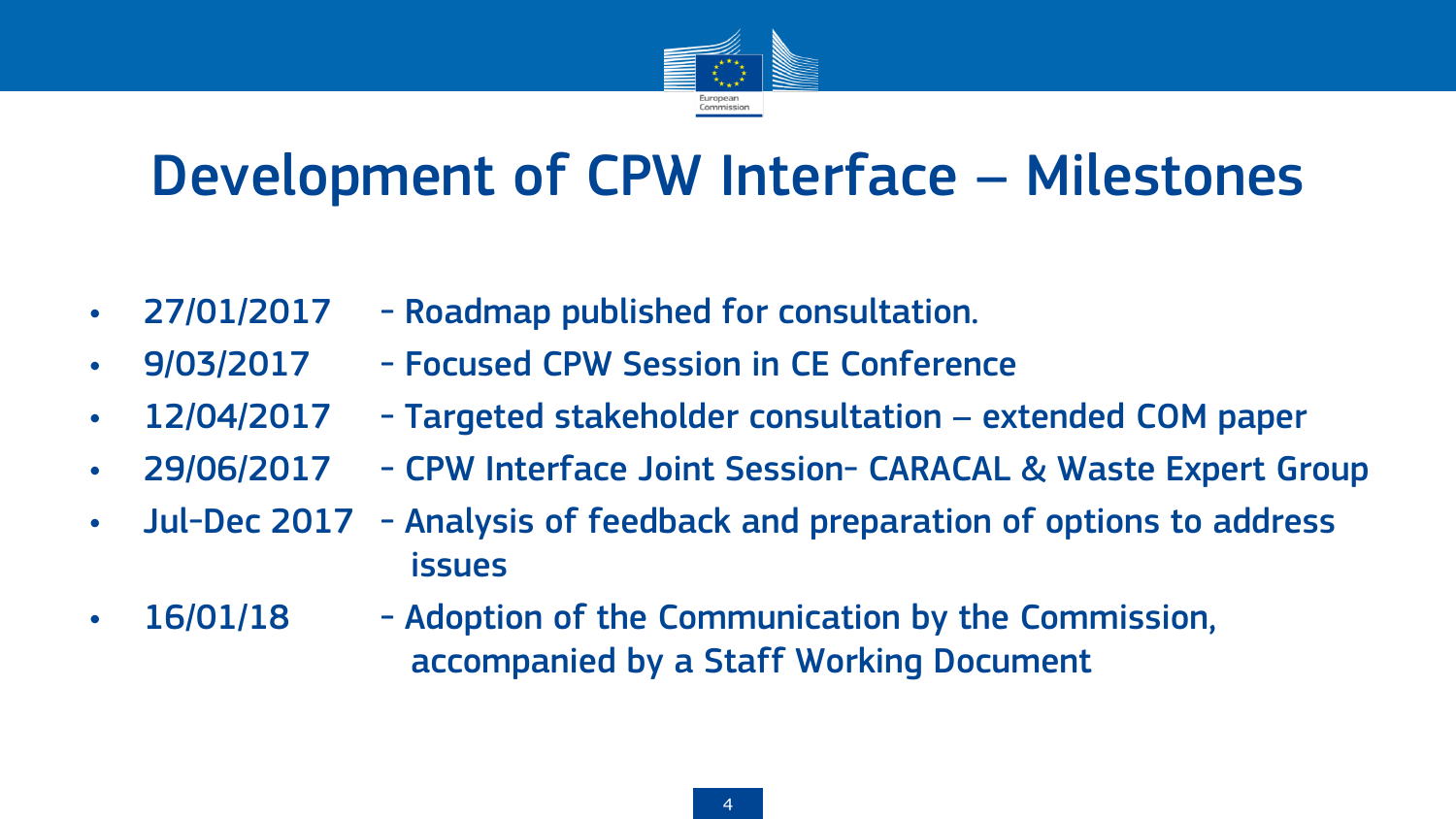

### CPW Interface- Communication

#### - CONSULTATIVE COMMUNICATION WITH THE OBJECTIVE TO:

- Seek views on how to resolve conflicts between legislation governing chemicals, products and waste with a view to promoting the Circular Economy;
- Ensure Member State and stakeholder involvement and ownership of future action.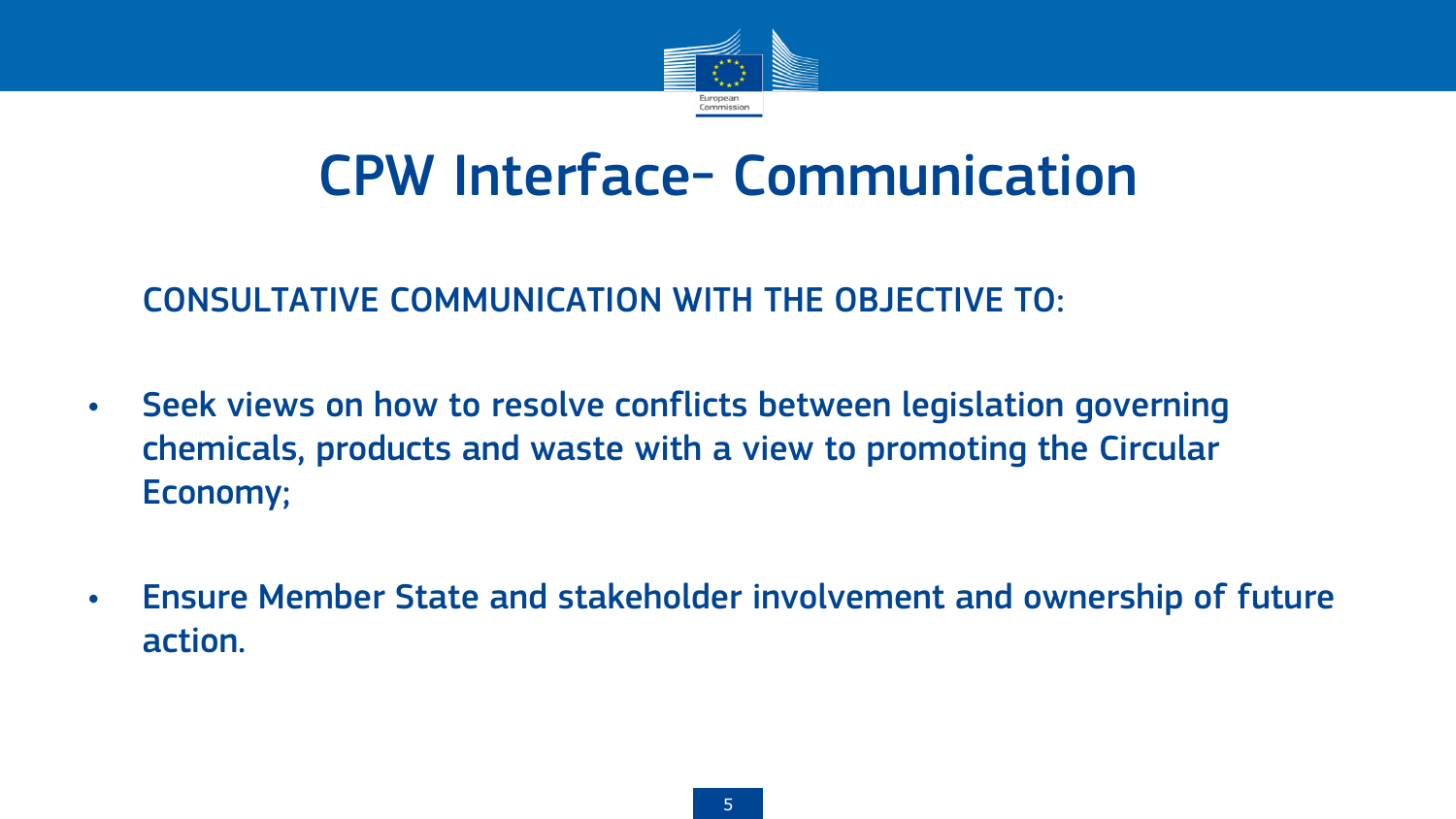

### CPW Interface- Questions

The Communication focuses on a number of questions. Two of the most important ones are:

- How do we reconcile the idea that waste is a resource that we should recycle and, at the same time, ensure that waste that contains substances of concern is only recovered into materials which can be safely used?
- Should we allow recycled materials to contain chemicals that are no longer allowed in primary materials? If so, under what conditions?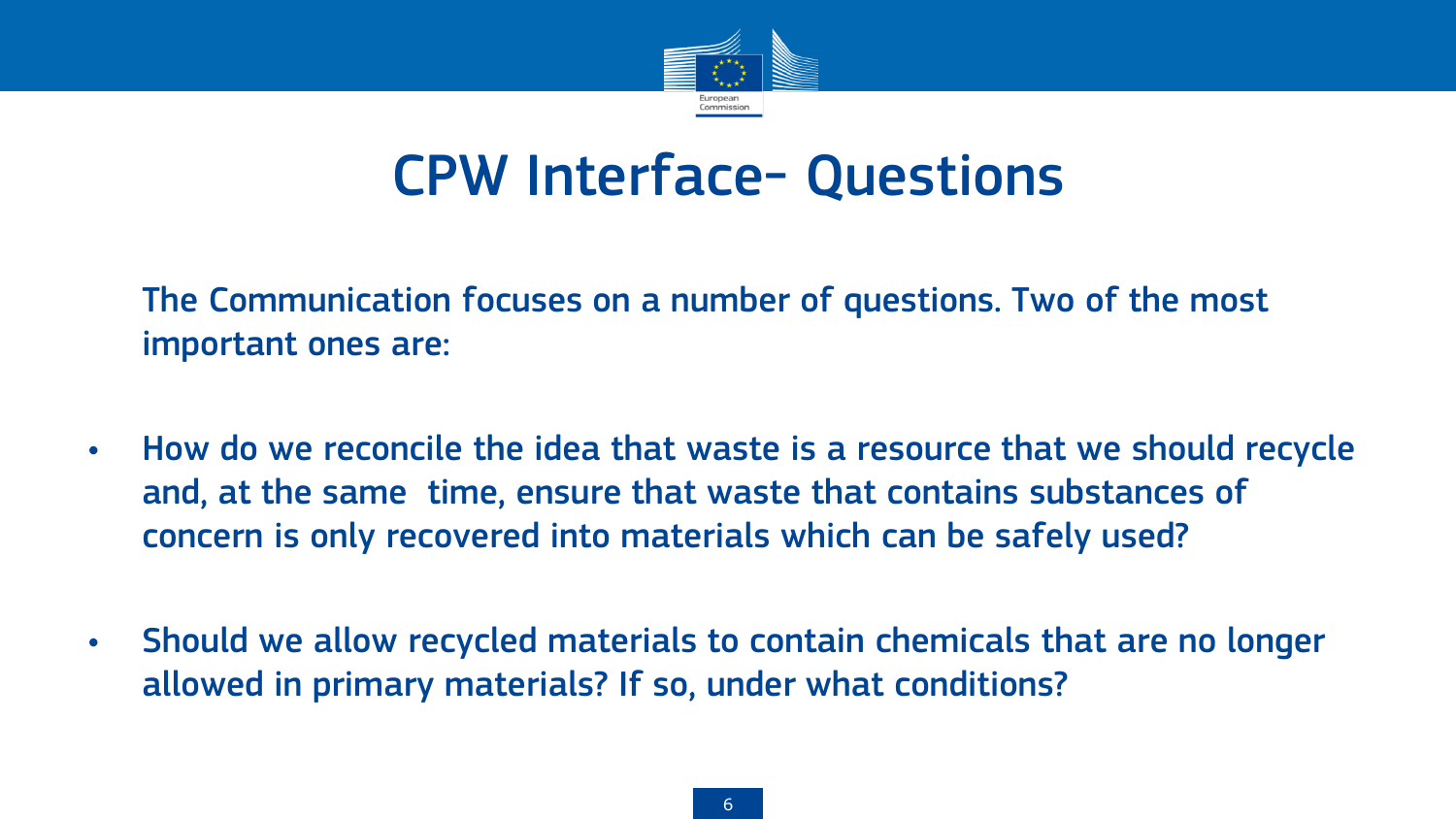

### CPW Issue 1 – Insufficient information about substances of concern in products and waste

- Flow of information on composition/substances of concern decreases during the lifecycle of a product
- Lack of information hinders transition from waste to product status:
	- Difficult for operators to provide details on composition of a material
	- Difficult for regulators to implement waste and product legislation
- Example: Insufficient information available to paper recycling mills
- Need to improve traceability and flow of information throughout all the different stages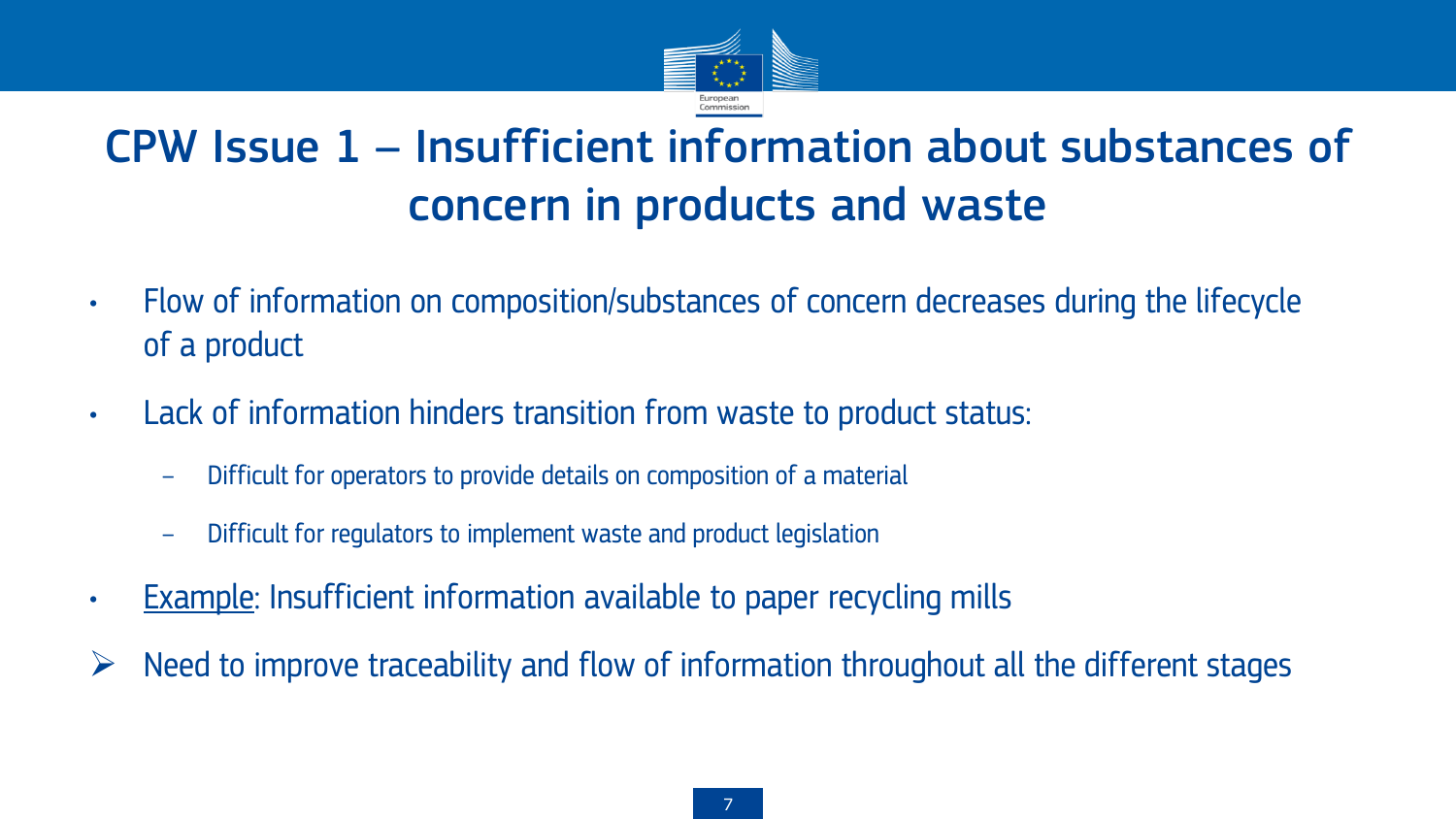

### CPW Issue 1 – Insufficient information about substances of concern in products and waste

- The Commission will:
	- Consider the increased use of REACH restrictions to ensure a level playing field between EU-produced and imported articles;
	- Simplify procedures for restricting the presence of substances that cause cancer, mutations or adverse effects on reproduction (CMR) in consumer articles.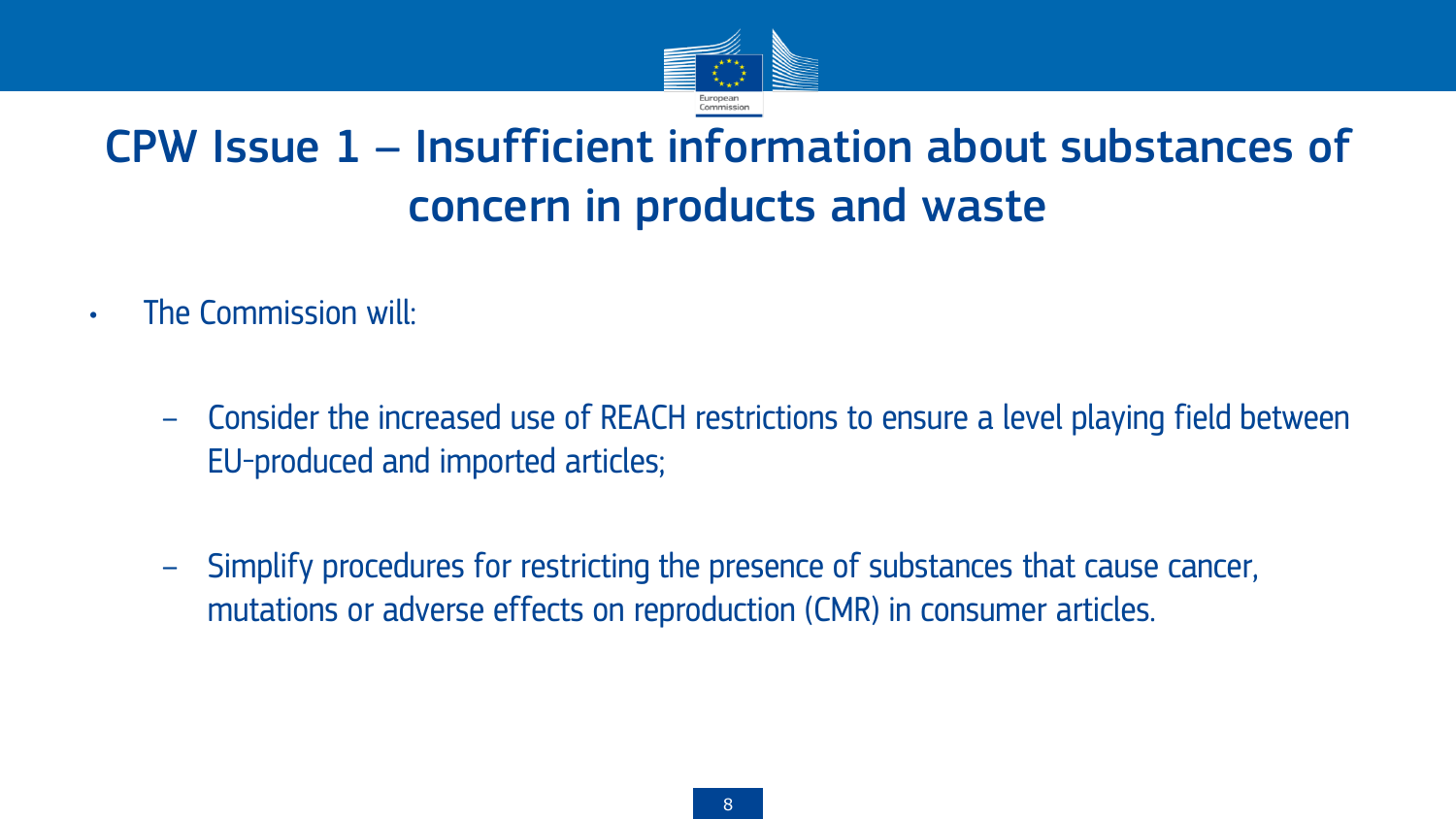

### CPW Issue 2 – Presence of substances of concern in recycled materials (and articles, including imports)

- Substances of concern may be present as constituents or impurities in recovered materials
- Their presence may constitute a risk, influence the classification of the material, hinder suitability for further use or may directly impede the placing on the market of the recovered material
- Example: Brominated flame retardants- persistent, bio-accumulative and toxic- found in recycled plastic products
- $\triangleright$  Need to enable recycling and improve the uptake of secondary raw materials by promoting non-toxic material cycles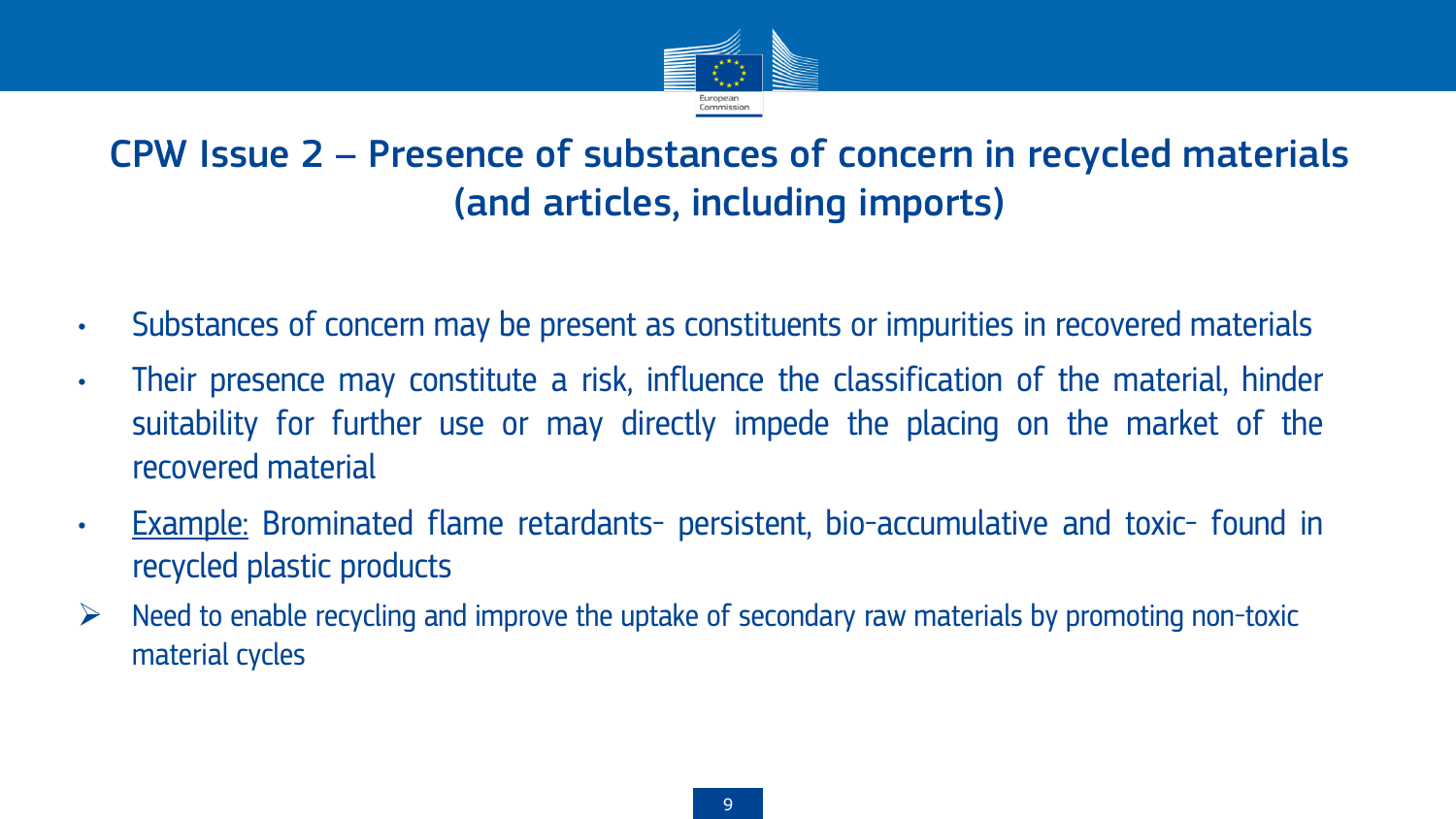

### CPW Issue 2 – Presence of substances of concern in recycled materials (and articles, including imports)

- The Commission will:
	- Take steps to develop a specific decision-making framework to deal with the presence of substances of concern in recycled materials.
	- Prepare guidelines to ensure that the presence of substances of concern in recovered materials is better addressed in preparing proposals to manage the risk of such substances.
	- Consider the need to enact implementing legislation to allow more effective control of the use of the existing exemption from REACH registration for recovered substances.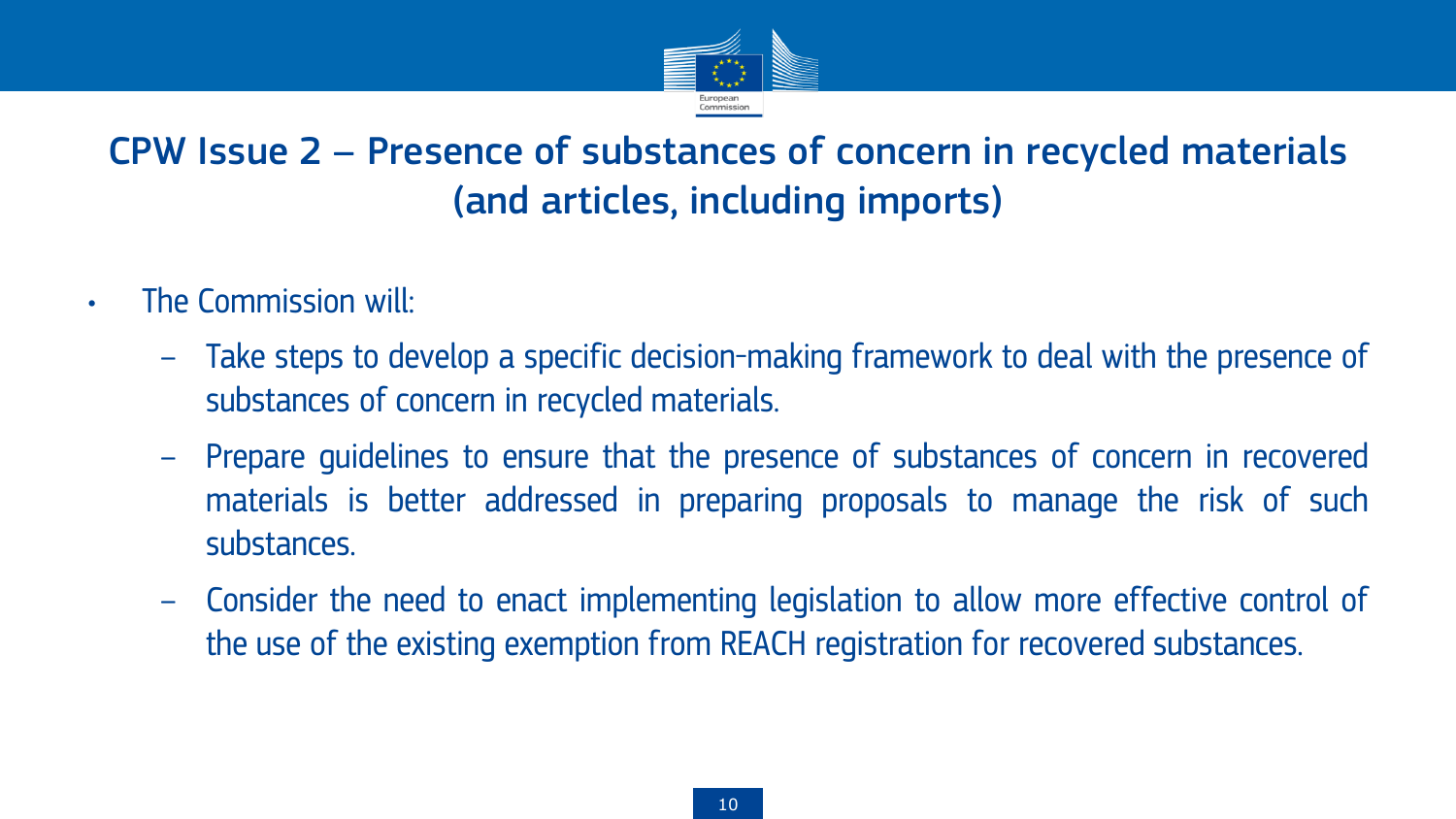

#### CPW Issue 3 – Uncertainties about how materials cease to be waste

- Article 6 (WFD) establishes general criteria that determine how waste ceases to be wasteimplementation differs between Member States- creates legal uncertainty for operators
- Uncertain landscape leads to difficulties in application and enforcement of chemical and product legislation
- Example: Recycled PVC can contain DEHP- hazardous, endocrine disruptor- no EU harmonised or national end-of-waste criteria exist- yet treated by some operators as a product rather than waste
- Commission's assessment is designed to complement the ongoing discussions in the Council and Parliament concerning the amendments of the WFD
- $\triangleright$  Need to enable a more harmonised interpretation and implementation of end-of-waste rules across the EU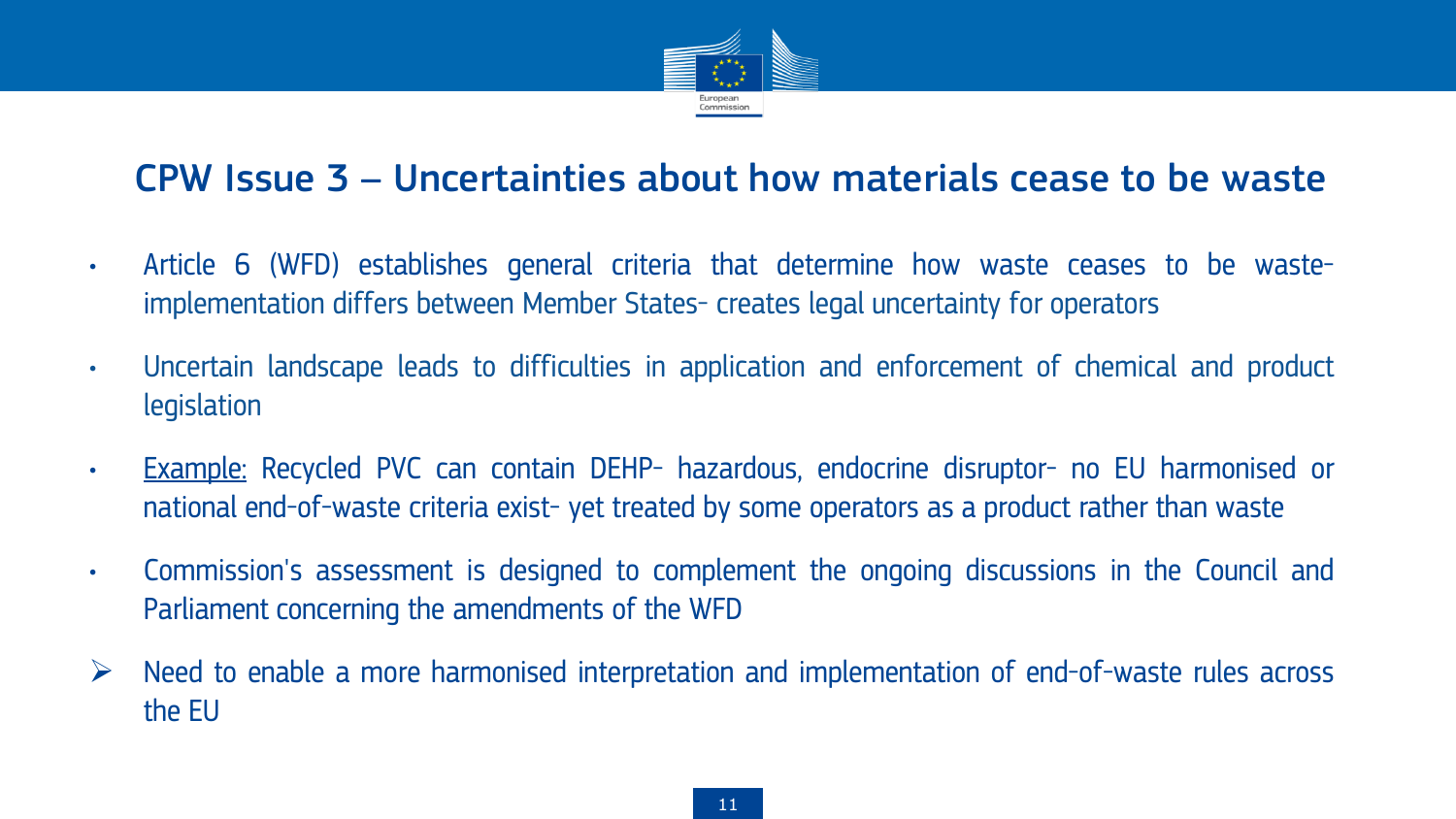

#### CPW Issue 3 – Uncertainties about how materials cease to be waste

- The Commission will:
	- prepare an on-line EU repository for all adopted national and EU end-of-waste and byproduct criteria.
	- launch a study to gain a better understanding of the ways in which Member States implement end-of-waste provisions as a basis for possible guidelines.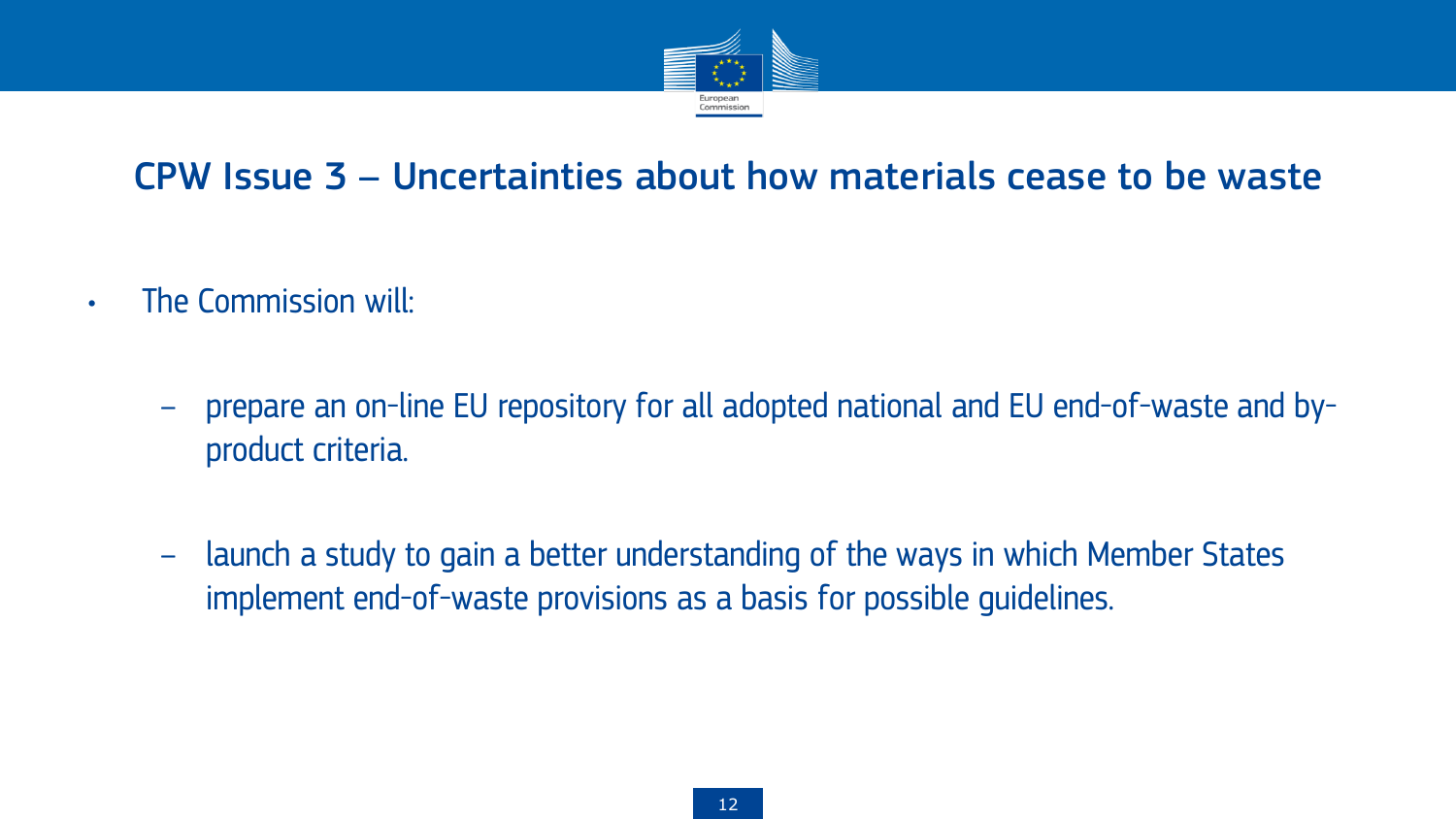

### CPW Issue 4 – Difficulties in application of waste classification rulesimpact on recycling

- Classification can have important (environmental, human health and/or economic) impacts in terms of the collection, management and recycling of waste
- Rules to classify waste are not consistently applied and enforced- leads to misclassification, different treatment between Member States- uncertainty about legality of waste management practices
- Example: Lead metal- classified as non-hazardous under waste legislation but hazardous under chemical legislation due to harmful effects on reproduction
- Must ensure a more consistent approach between chemicals and waste classification rules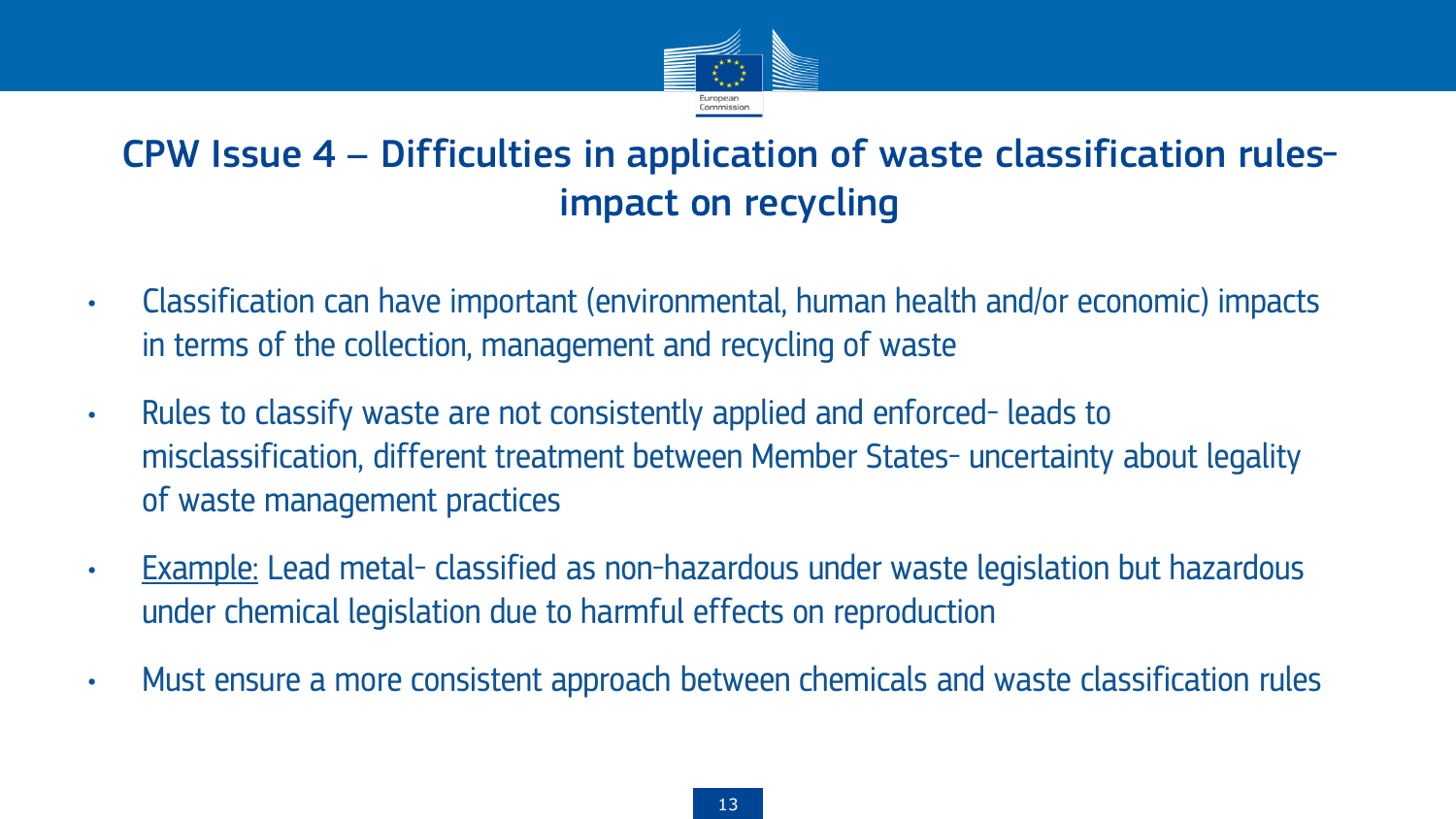

### CPW Issue 4 – Difficulties in application of waste classification rulesimpact on recycling

- The Commission will:
	- publish guidance on waste classification to assist waste operators and competent authorities in having a common approach to waste characterisation and classification.
	- promote the exchange of best practices with regard to test methods for the assessment of substances as concerns the hazardous property HP 14 'Ecotoxic' with a view to their possible harmonisation.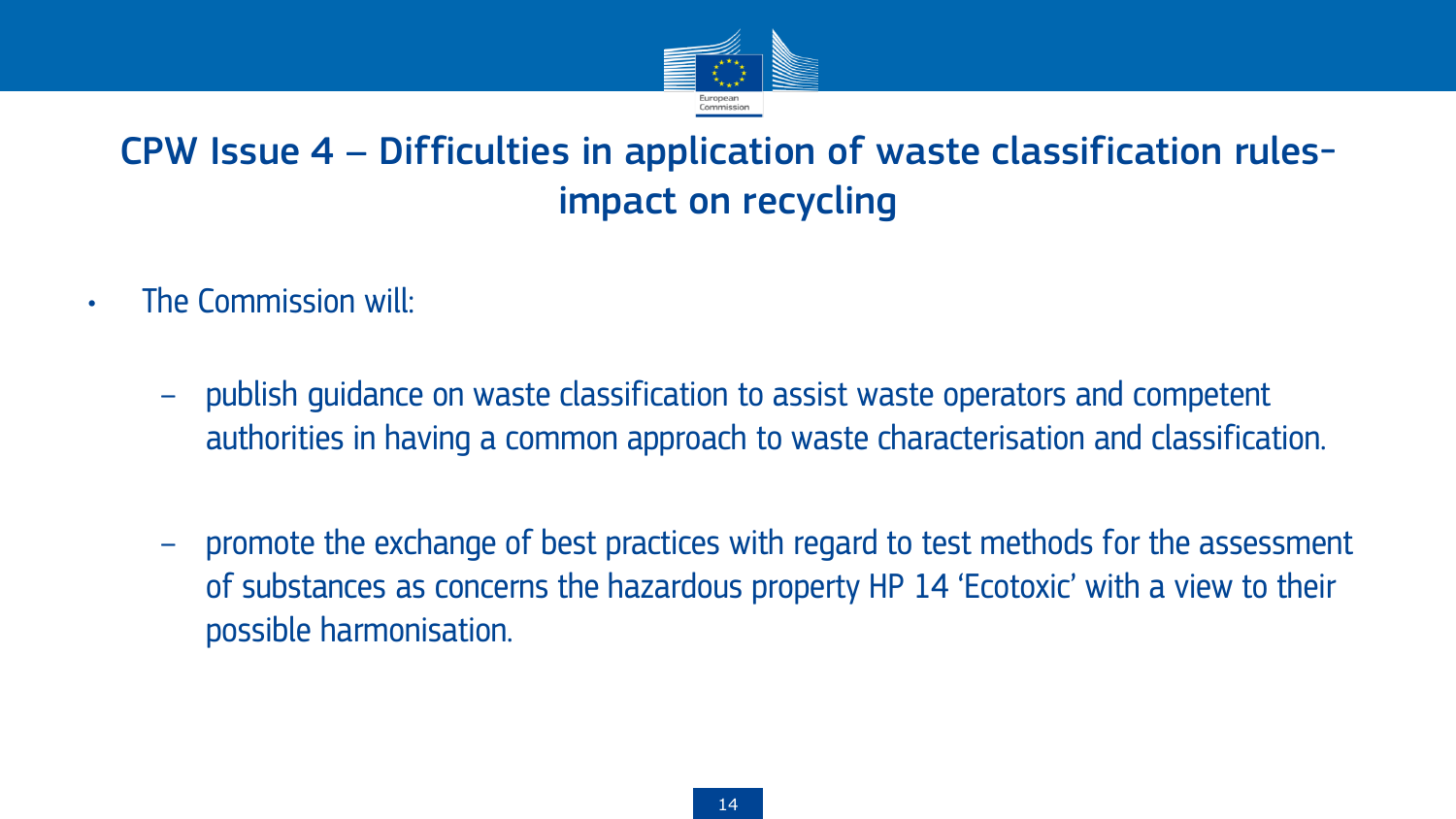



**The Communication identified possible options to overcome the barriers Views from stakeholders public consultation**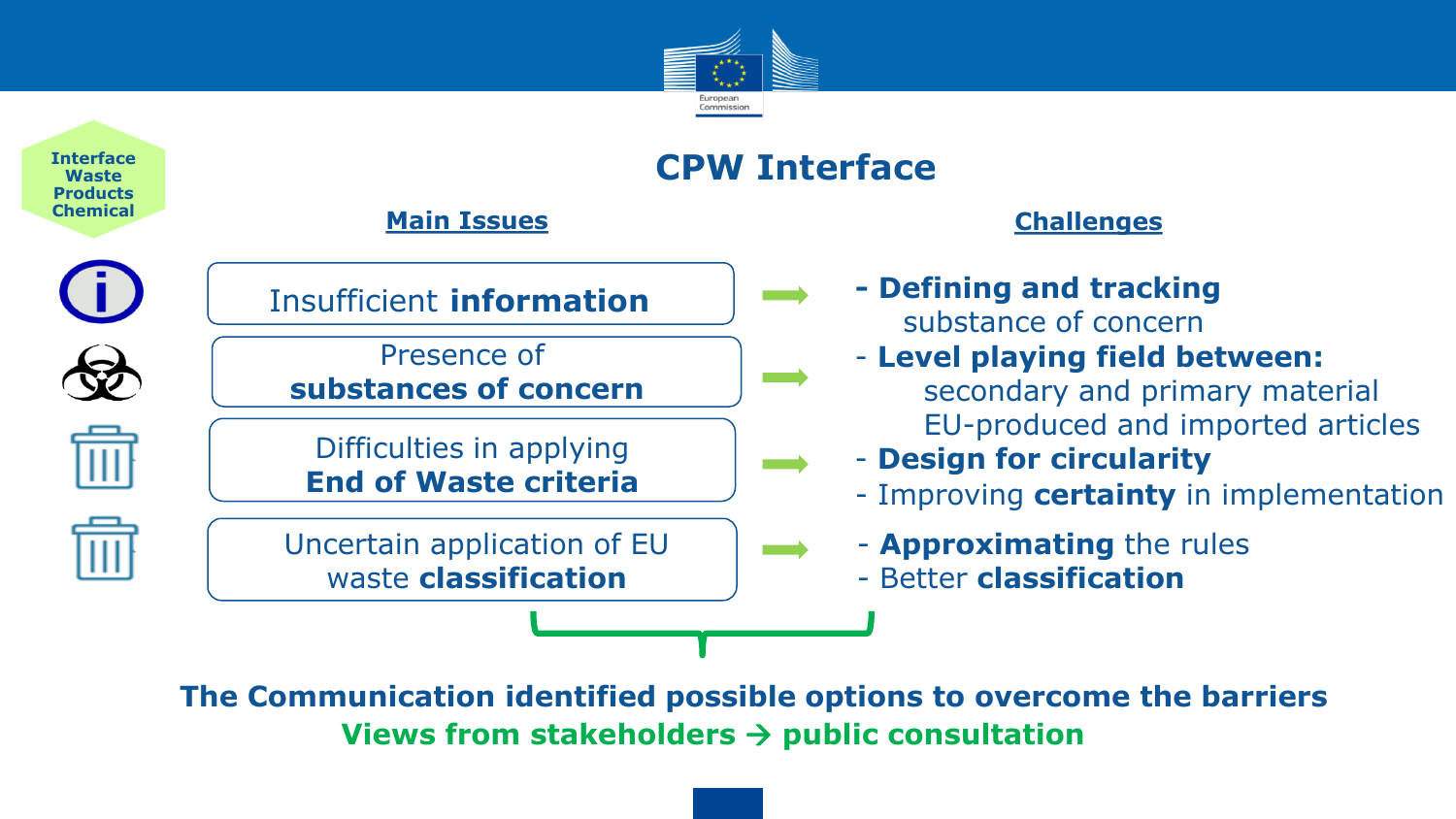

## Next Steps

- The Commission looks forward to the feedback from the European Parliament, the Council and the other EU institutions.
- March-May 2018 12 week open public consultation to be held on the Communication and accompanying Staff Working Document.
- Any subsequent actions will be taken forward in line with Better Regulation principles.